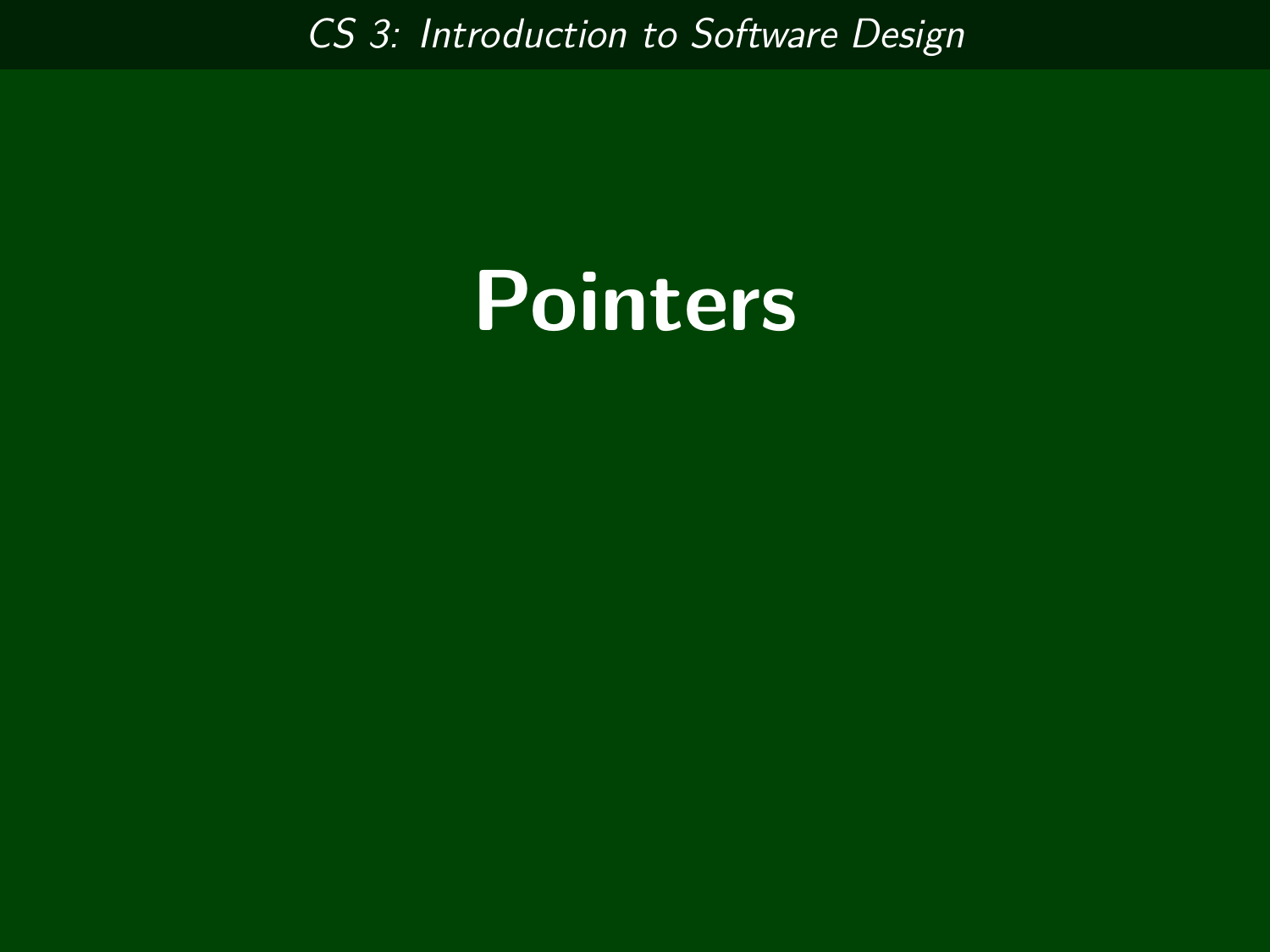# **Missing C Features 1**

For now, please avoid using the following two C syntactic constructs:

& (address of)

void \*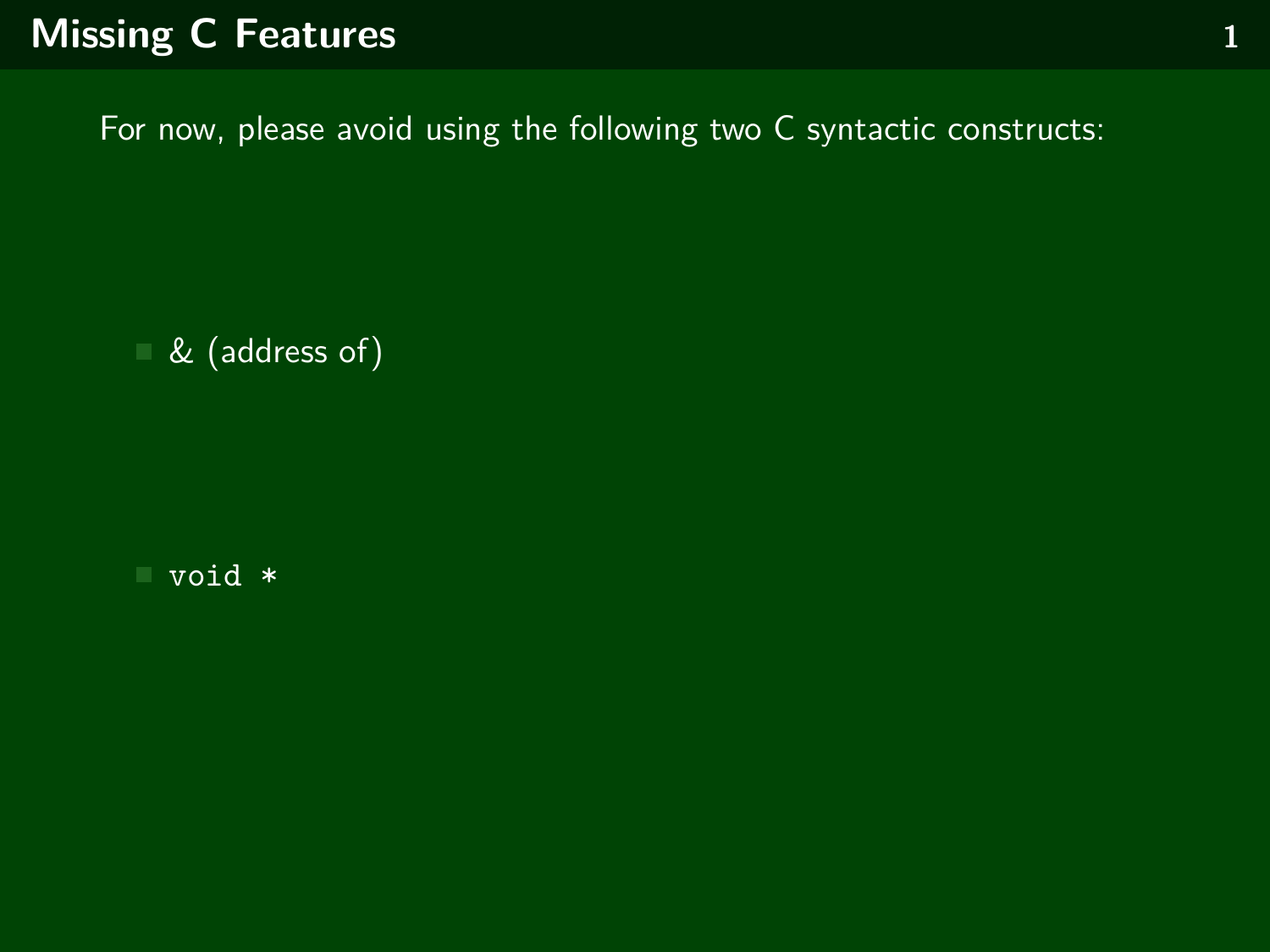# **Dereferencing A Pointer 2**

```
1 int *ip = malloc(sizeof(int));
\frac{2}{3}// To set the value pointed to by ip to 10, do either of the following
4 ip[0] = 10;
5 *ip = 10;
\frac{6}{7}free(ip);
```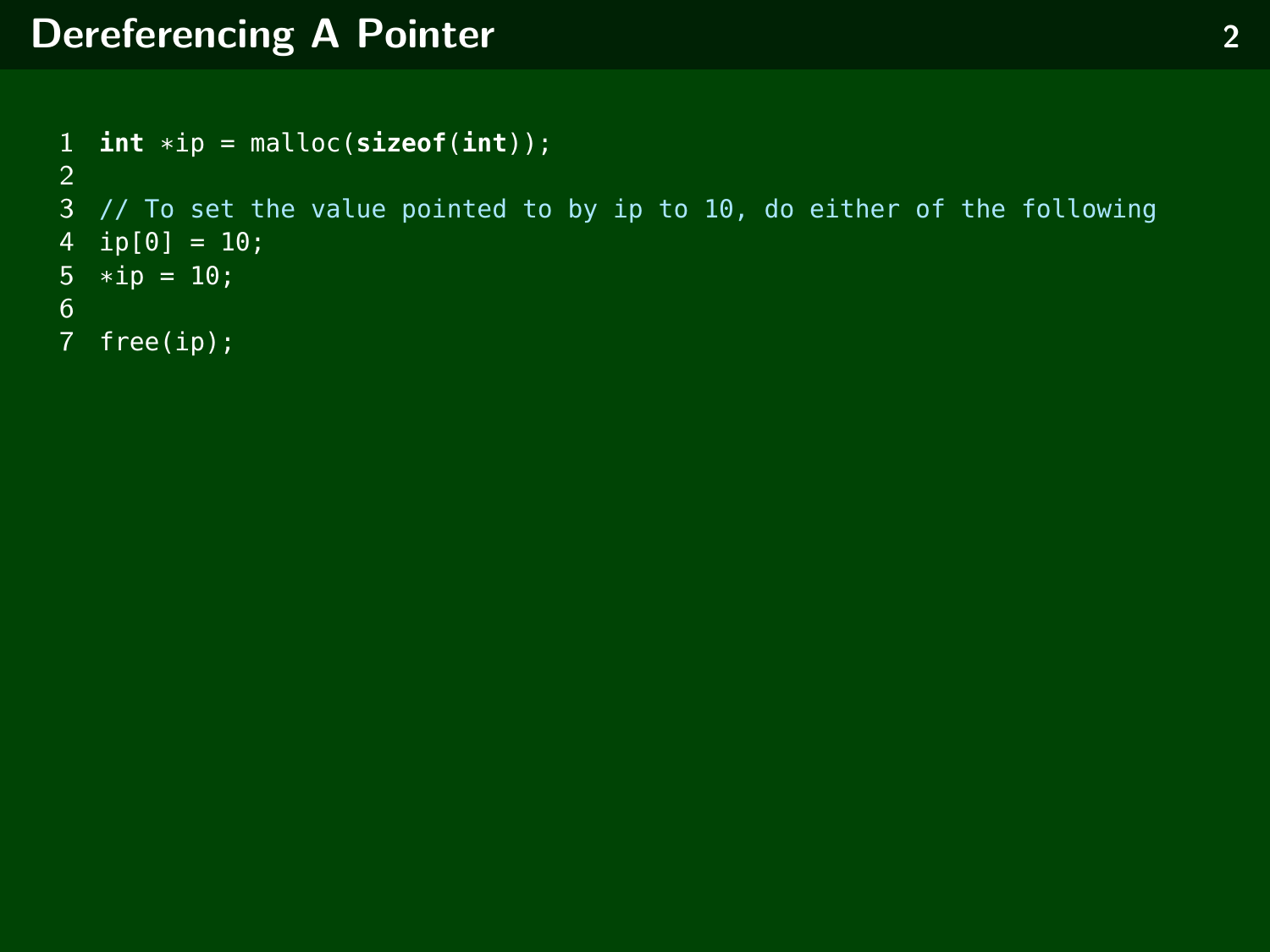#### **C vs. Java, Again**

#### Pixel in Java

```
1 public class Pixel { 2 public int red; 3 public int green; 4 public int blue; 56 public void zeroRed(Pixel p) { p.read = 0;8 } 9 }
```

```
pixel_t in C
 1 typedef struct pixel {<br>2     uint8_t red;<br>3     uint8_t green;
         uint8_t red;
 3 uint8_t green;<br>4 uint8_t blue:
 4 uint8_t blue;<br>5 } pixel_t;<br>6<br>7 8 void pixel_zero_
      5 } pixel_t; 678 void pixel_zero_red(pixel
_
t
*p) {
 9
            p \rightarrow red = 0;10
      }
```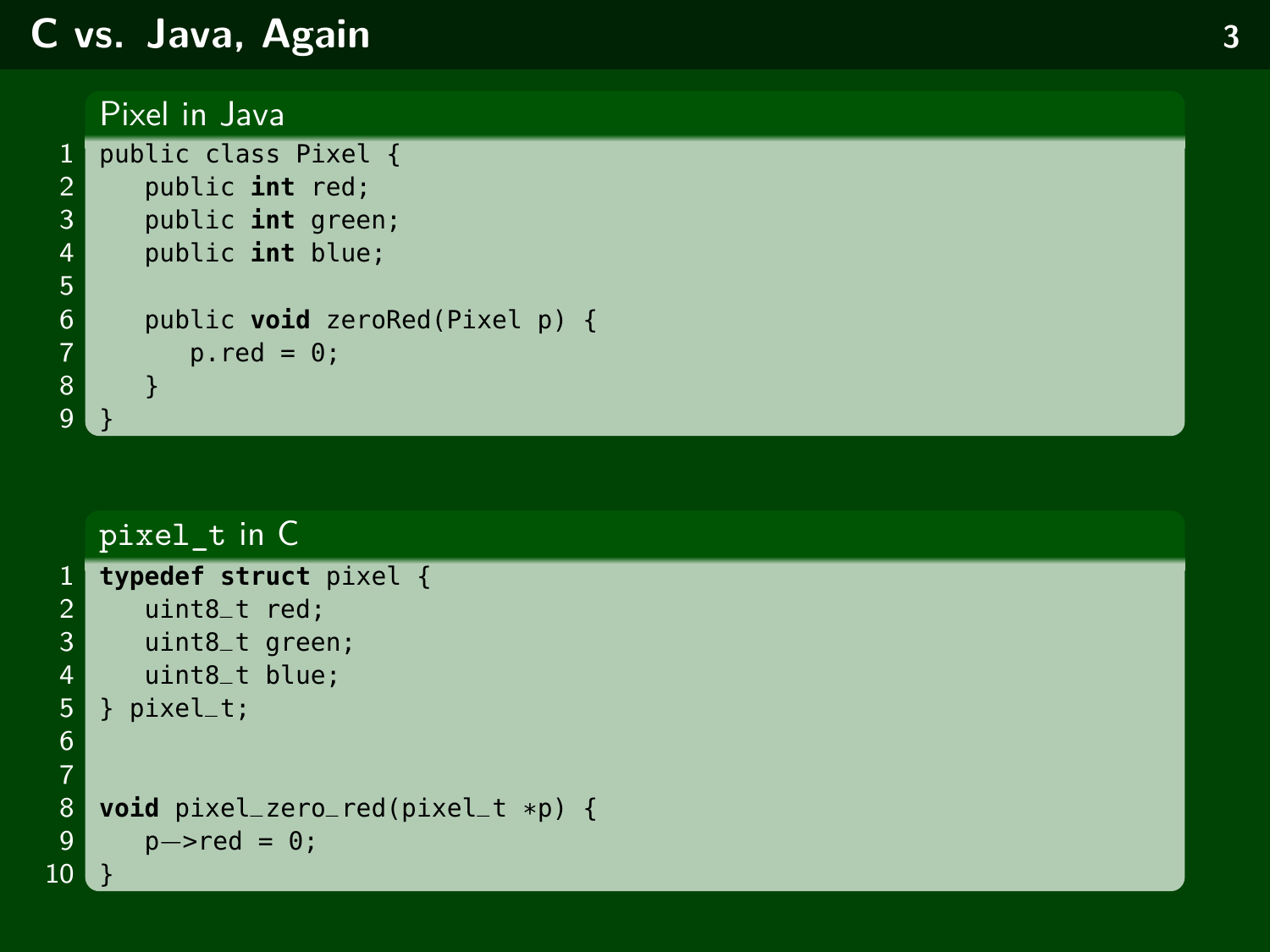#### **Star vs. No Star 4**

```
pixel_t in C
```

```
1 typedef struct pixel {<br>2 uint8_t red;<br>3 uint8_t green;
         uint8_t red;
 3 uint8_t green;<br>4 uint8_t blue;
          uint8_t blue;
      5 } pixel_t;
  6
  7
8 void pixel_zero_red(pixel_t *p) {<br>9 p\rightarrow red = 0:
          p \rightarrow red = 0;10
```

```
So, what does this do?
1 void pixel_zero_without_star(pixel_t p) {
      p.read = 0;\frac{2}{3}
```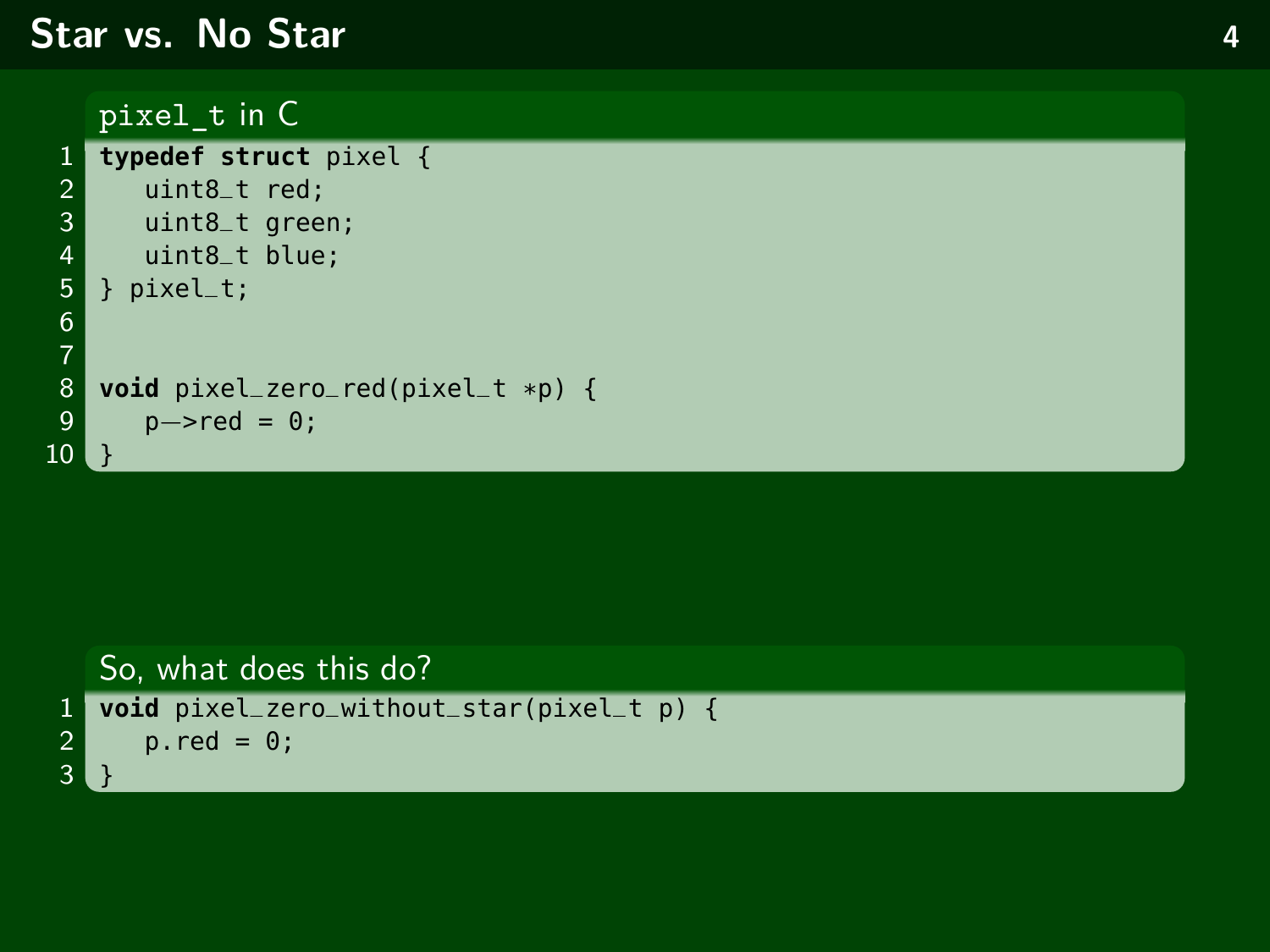```
1 void f(int i) {
 2 i = 5;3 }
 1 void g(int *pi) {
 2 *pi = 5;<br>3 }
    3 }
 1 int main(int argc, char *argv[]) {<br>2 int d = 0:
         int d = 0;
 3 f(d);
         print(f("d\nu", d);5
 6 int *p = \text{malloc}(\text{sizeof}(\text{int}));<br>
7 \qquad*p = 0;7 *p = 0;<br>8 q(p);\begin{array}{cc} 8 & g(p); \\ 9 & n \end{array}9 printf("%d\n", *p);<br>10 free(p);
         free(p);11 }
```


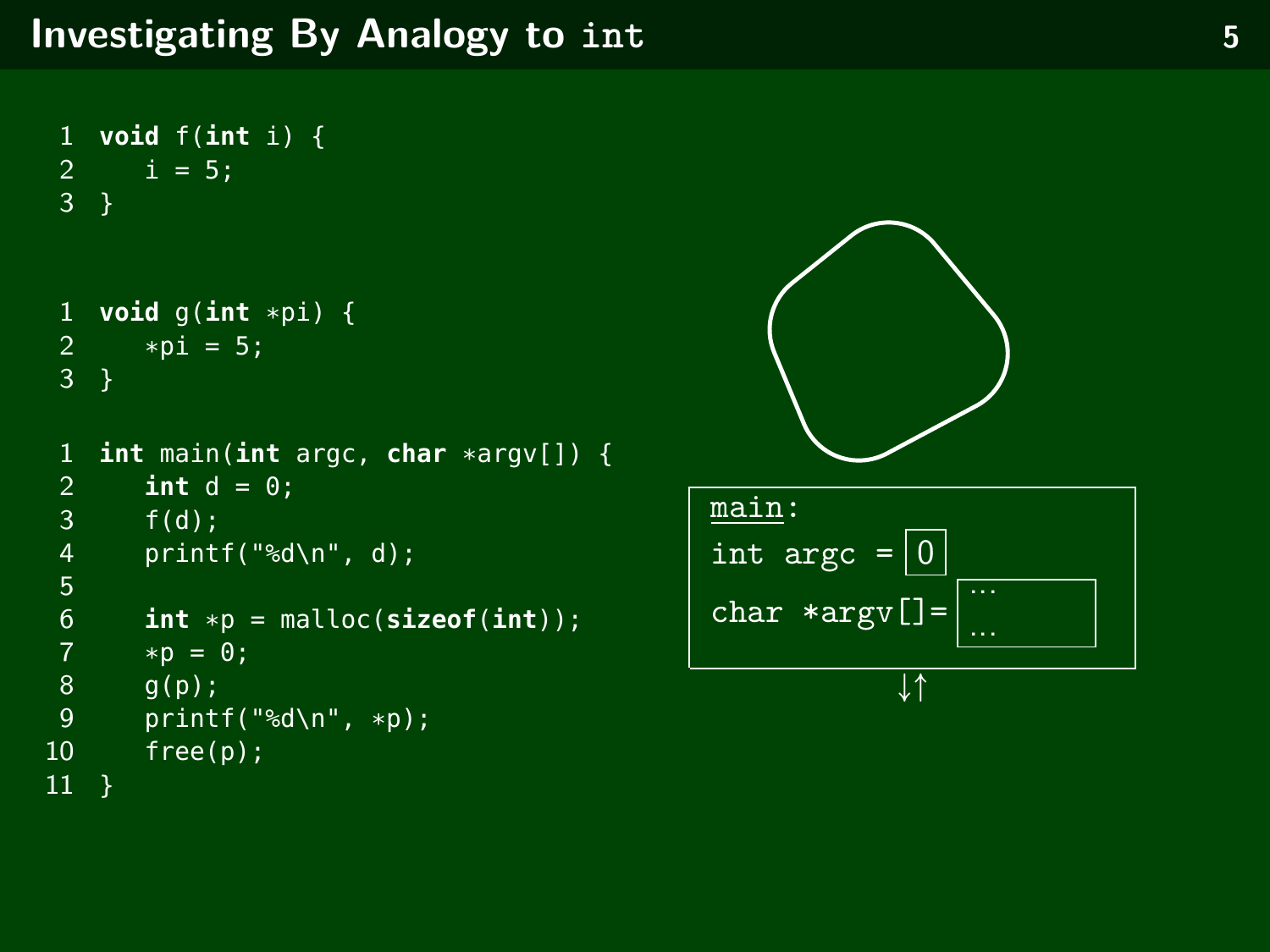```
1 void f(int i) {
 2 i = 5;3 }
 1 void g(int *pi) {
 2 *pi = 5;<br>3 }
    3 }
 1 int main(int argc, char *argv[]) {
        int d = 0;
 3 f(d);
        print(f("d\nu", d);5
 6 int *p = \text{malloc}(\text{sizeof}(\text{int})));<br>7 *p = 0;
 7 *p = 0;<br>8 q(p);\begin{array}{cc} 8 & g(p); \\ 9 & n \end{array}9 printf("%d\n", *p);<br>10 free(p);
         free(p);11 \}
```


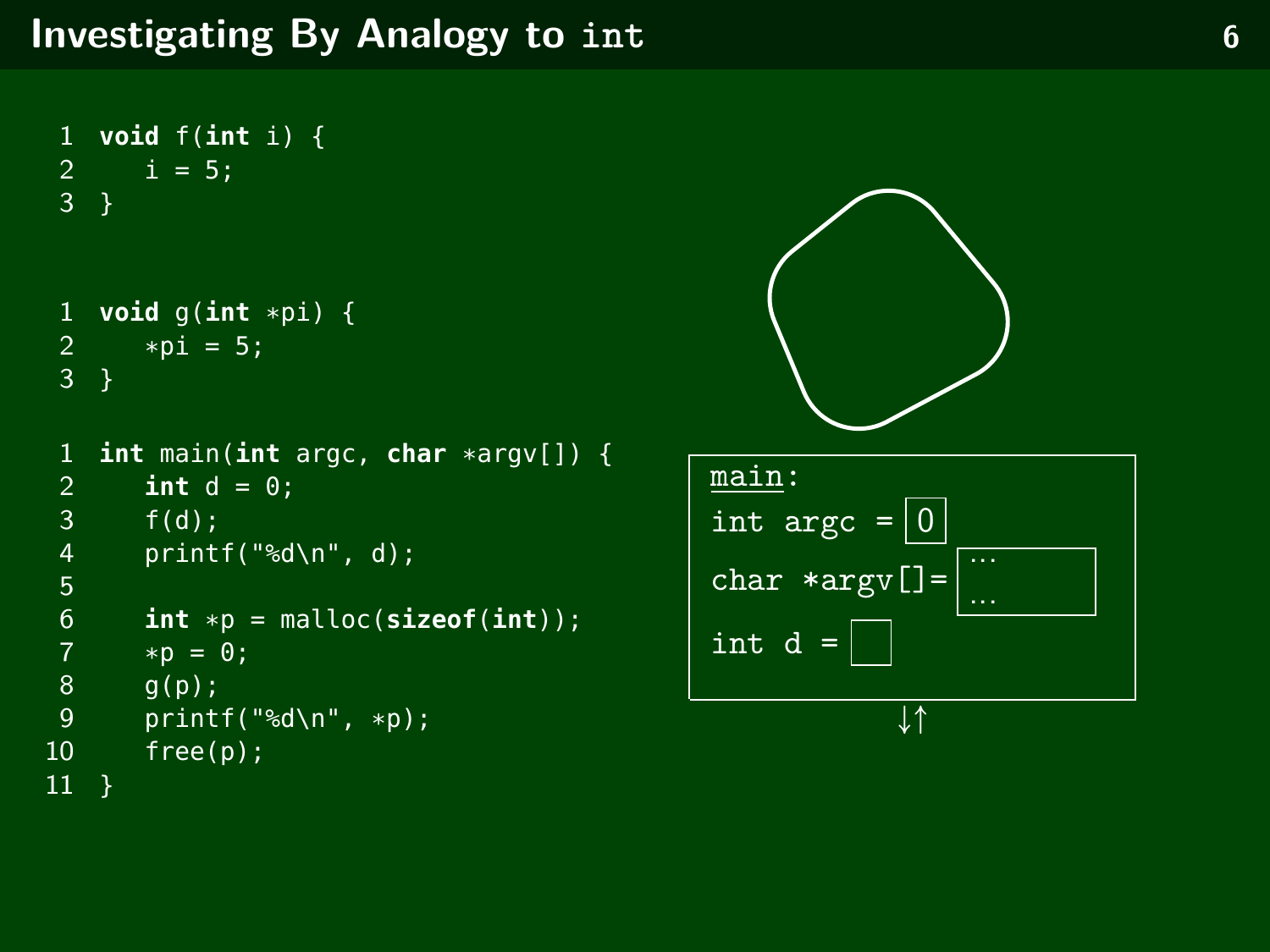```
1 void f(int i) {
 2 i = 5;3 }
 1 void g(int *pi) {
 2 *pi = 5;<br>3 }
    3 }
 1 int main(int argc, char *argv[]) {
        int d = 0;
 3 f(d);
        print(f("d\nu", d);5
 6 int *p = \text{malloc}(\text{sizeof}(\text{int})));<br>7 *p = 0;
 7 *p = 0;<br>8 q(p);\begin{array}{cc} 8 & g(p); \\ 9 & n \end{array}9 printf("%d\n", *p);<br>10 free(p);
         free(p);11 \}
```


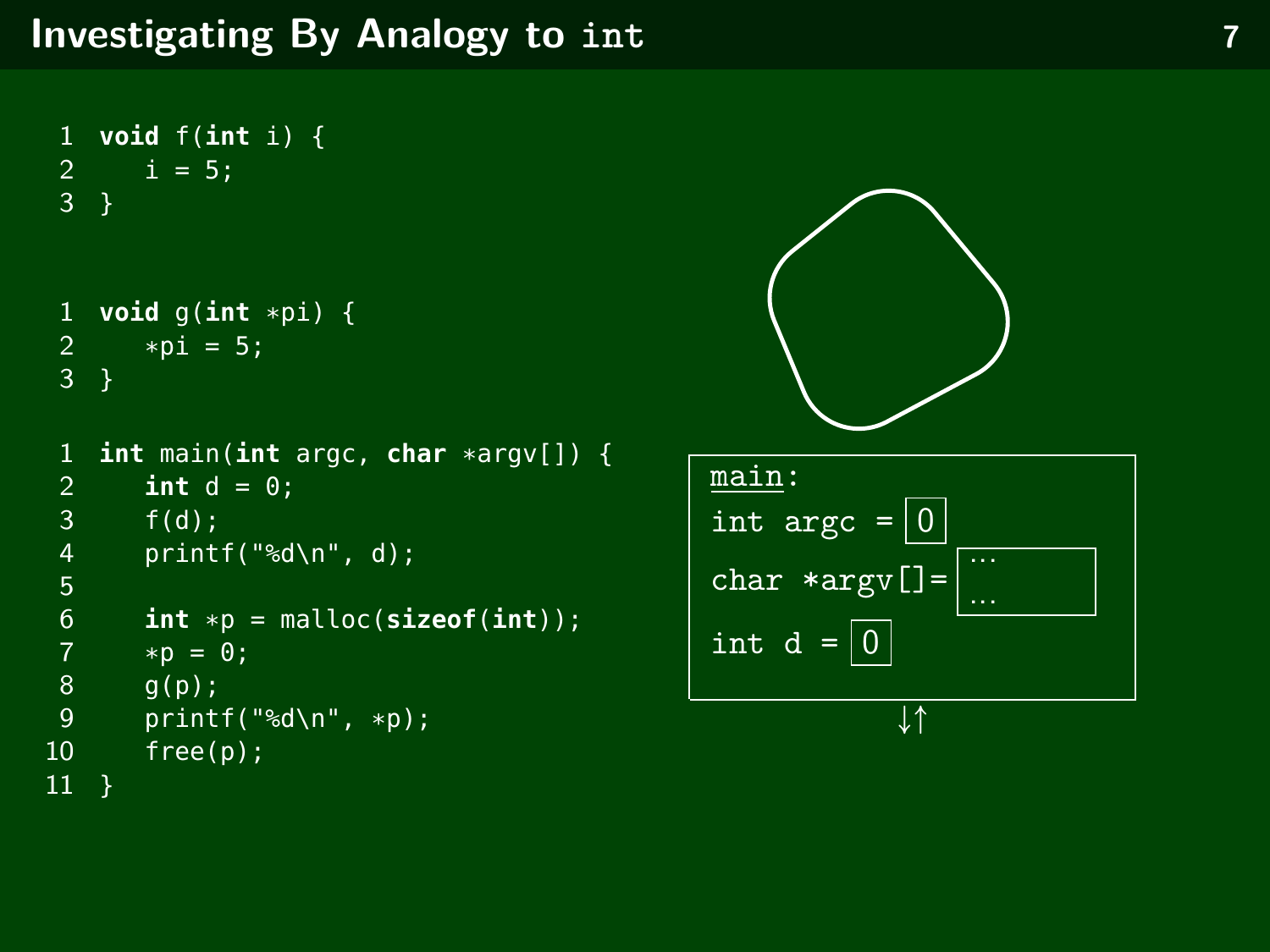```
1 void f(int i) {
 2 i = 5;3 }
 1 void g(int *pi) {
 2 *pi = 5;<br>3 }
   3 }
 1 int main(int argc, char *argv[]) {
       int d = 0;
 3 f(d);
       print(f("d\nu", d);5
 6 int *p = \text{malloc}(\text{sizeof}(\text{int})));<br>7 *p = 0;
 7 *p = 0;<br>8 q(p);q(p);
9 printf("%d\n", *p);<br>10 free(p);
       free(p);
11 \}
```
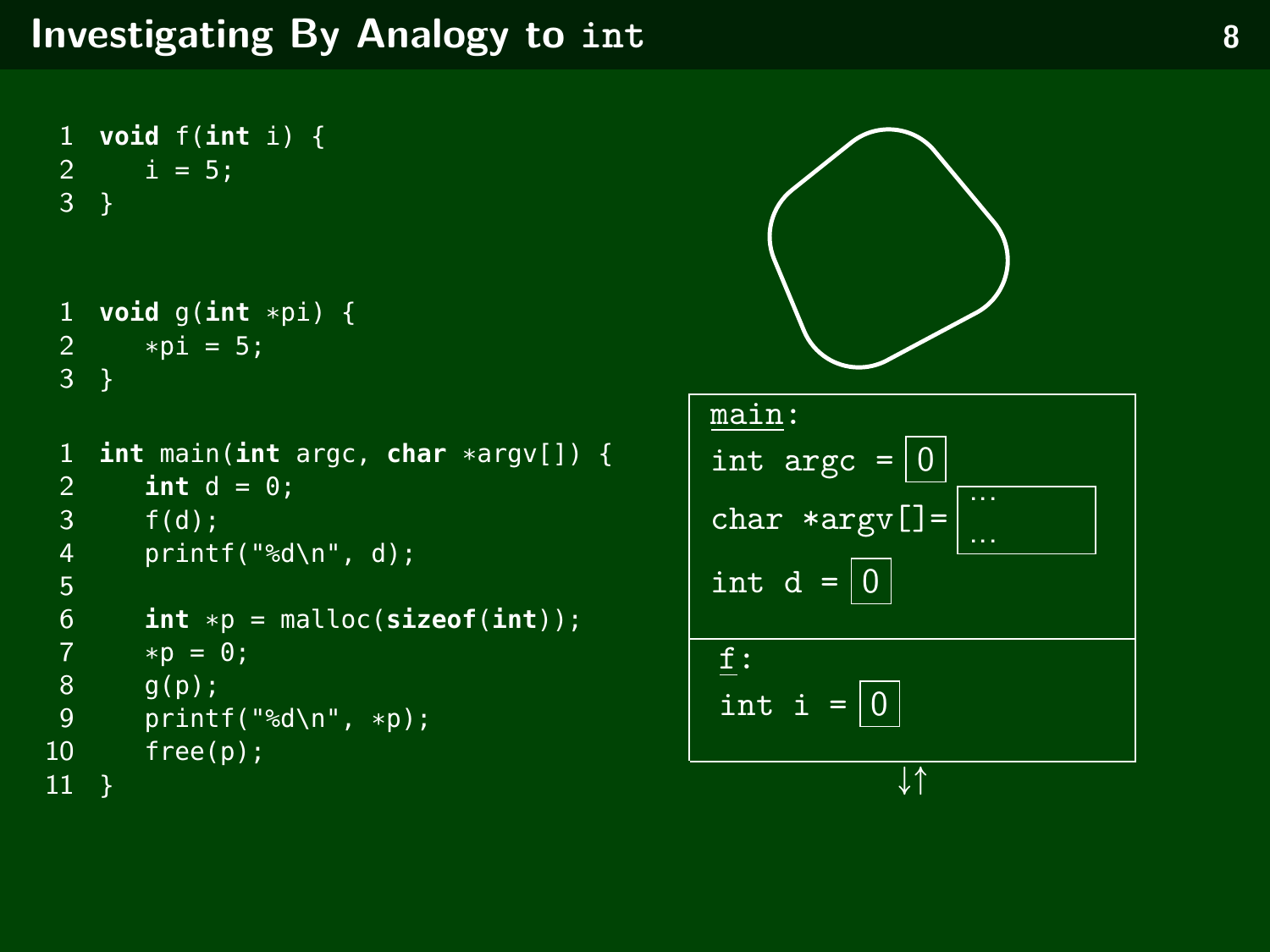## **Investigating By Analogy to int 1999 10 11 9 9**

```
1 void f(int i) {
 2 i = 5;3 }
 1 void g(int *pi) {
 2 *pi = 5;<br>3 }
   3 }
 1 int main(int argc, char *argv[]) {
       int d = 0;
 3 f(d);
       print(f("d\nu", d);5
 6 int *p = \text{malloc}(\text{sizeof}(\text{int})));<br>7 *p = 0;
 7 *p = 0;<br>8 q(p);q(p);
9 printf("%d\n", *p);<br>10 free(p);
       free(p);
11 \}
```
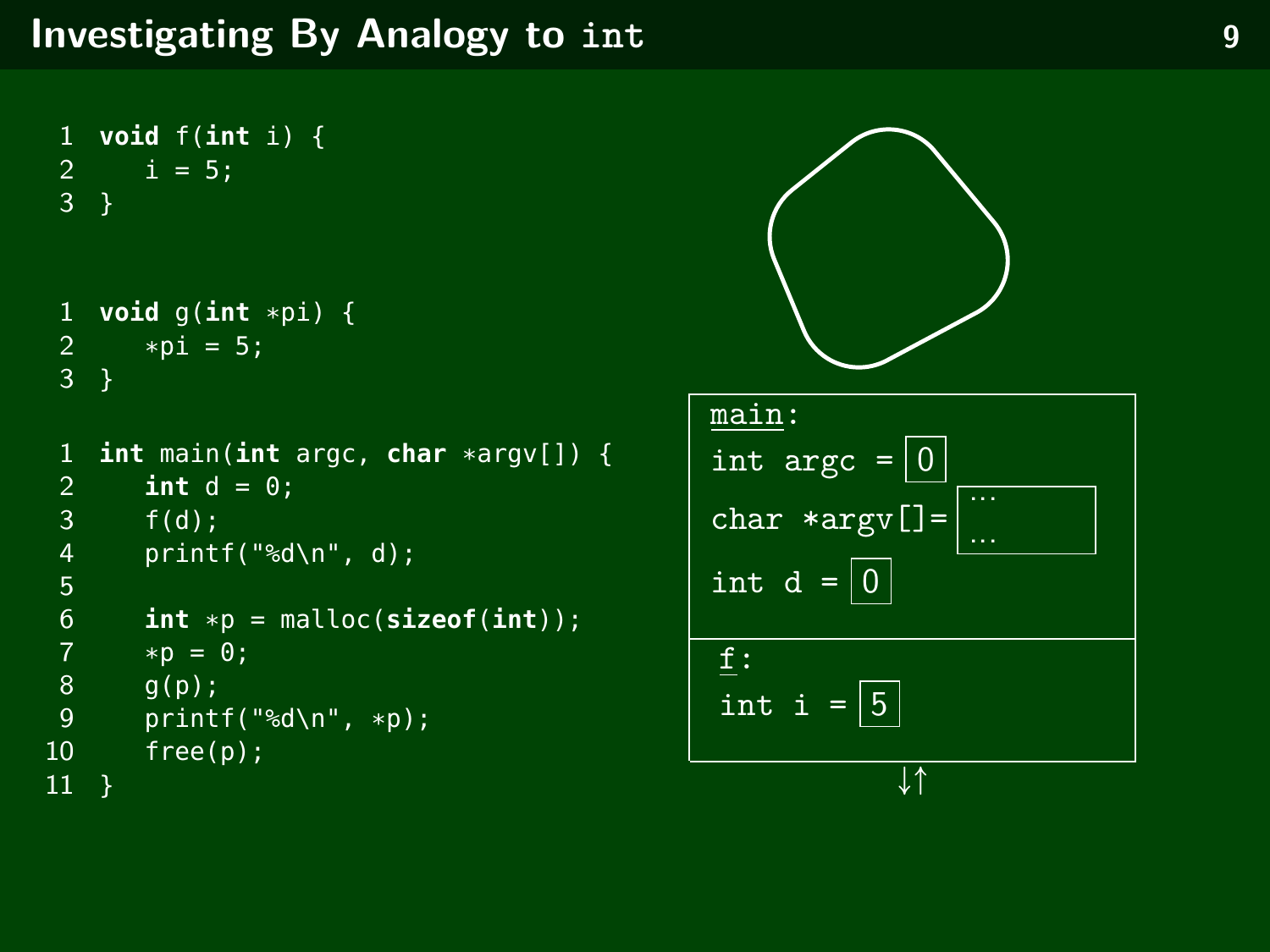```
1 void f(int i) {
 2 i = 5;3 }
 1 void g(int *pi) {
 2 *pi = 5;<br>3 }
    3 }
 1 int main(int argc, char *argv[]) {
        int d = 0;
 3 f(d);
        print(f("d\nu", d);5
 6 int *p = \text{malloc}(\text{sizeof}(\text{int})));<br>7 *p = 0;
 7 *p = 0;<br>8 q(p);\begin{array}{cc} 8 & g(p); \\ 9 & n \end{array}9 printf("%d\n", *p);<br>10 free(p);
         free(p);11 \}
```


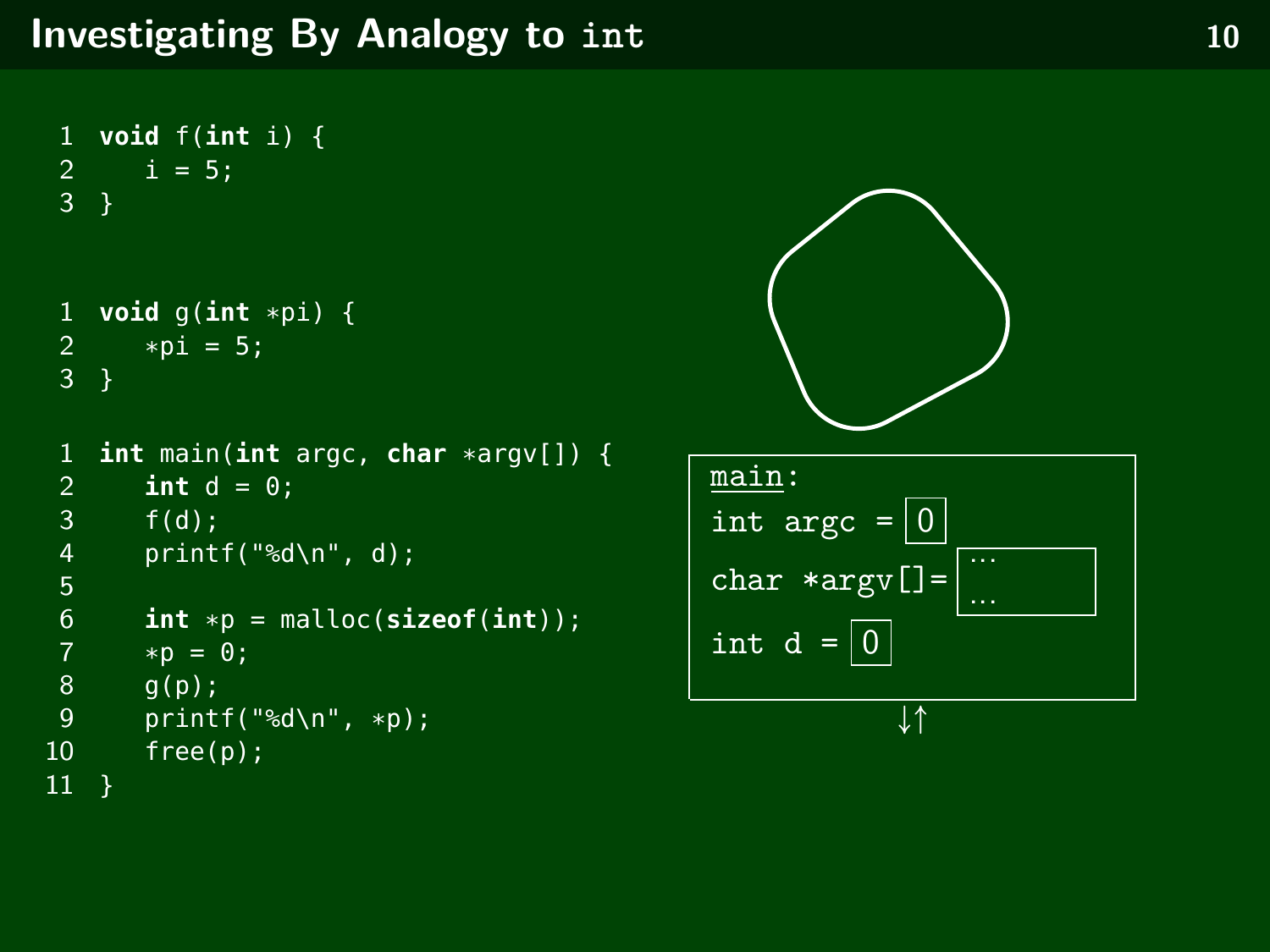```
1 void f(int i) {
 2 i = 5;3 }
 1 void g(int *pi) {
 2 *pi = 5;<br>3 }
    3 }
 1 int main(int argc, char *argv[]) {
        int d = 0;
 3 f(d);
        print(f("d\nu", d);5
 6 int *p = \text{malloc}(\text{sizeof}(\text{int})));<br>7 *p = 0;
 7 *p = 0;<br>8 q(p);\begin{array}{cc} 8 & g(p); \\ 9 & n \end{array}9 printf("%d\n", *p);<br>10 free(p);
         free(p);11 \}
```


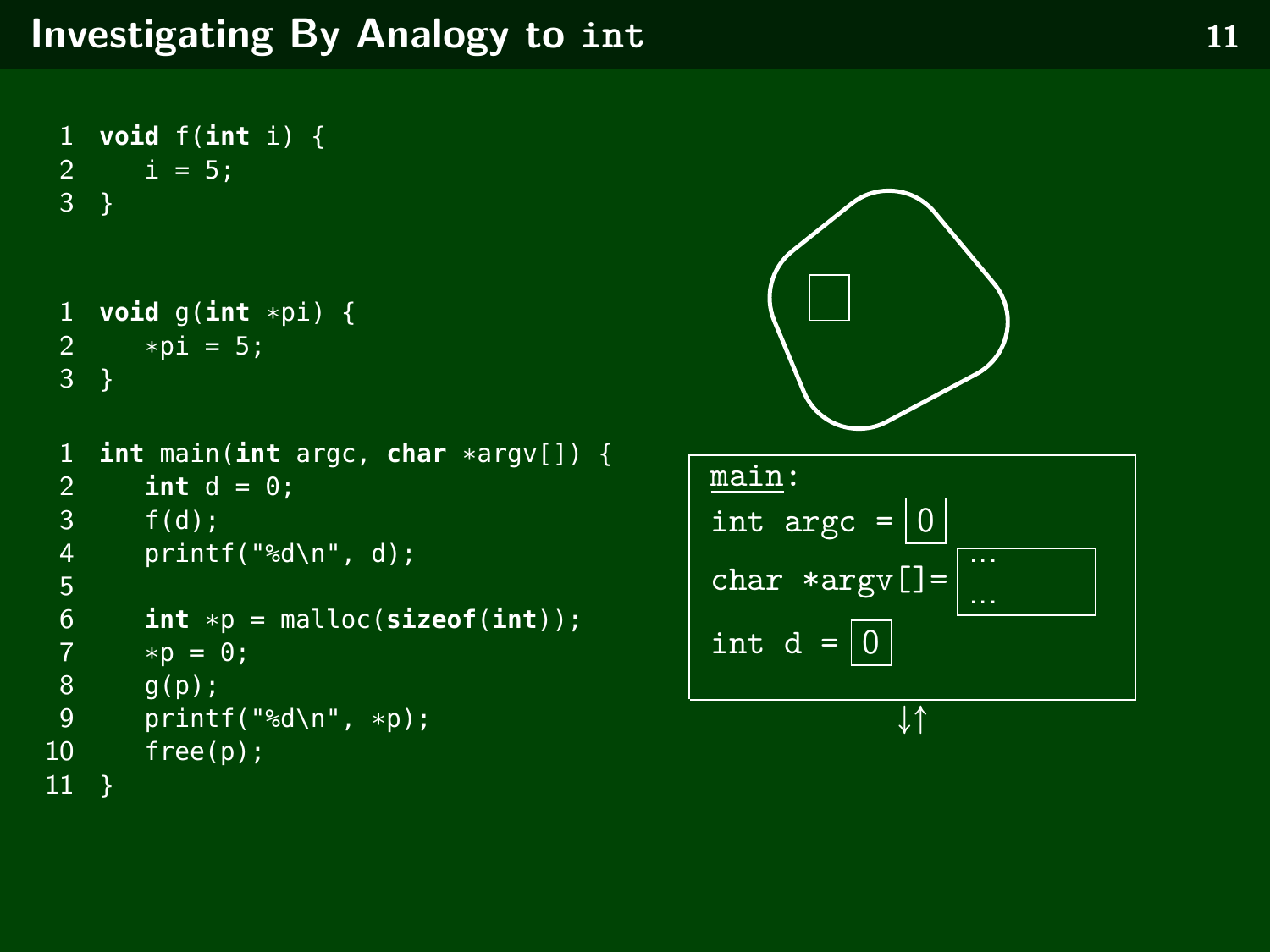```
1 void f(int i) {
 2 i = 5;3 }
 1 void g(int *pi) {
 2 *pi = 5;<br>3 }
   3 }
 1 int main(int argc, char *argv[]) {
        int d = 0;
 3 f(d);
        print(f("d\nu", d);5
 6 int *p = \text{malloc}(\text{sizeof}(\text{int}));<br>
7 \qquad*p = 0;7 *p = 0;<br>8 q(p);q(p);
9 printf("%d\n", *p);<br>10 free(p);
        free(p);11 \}
```


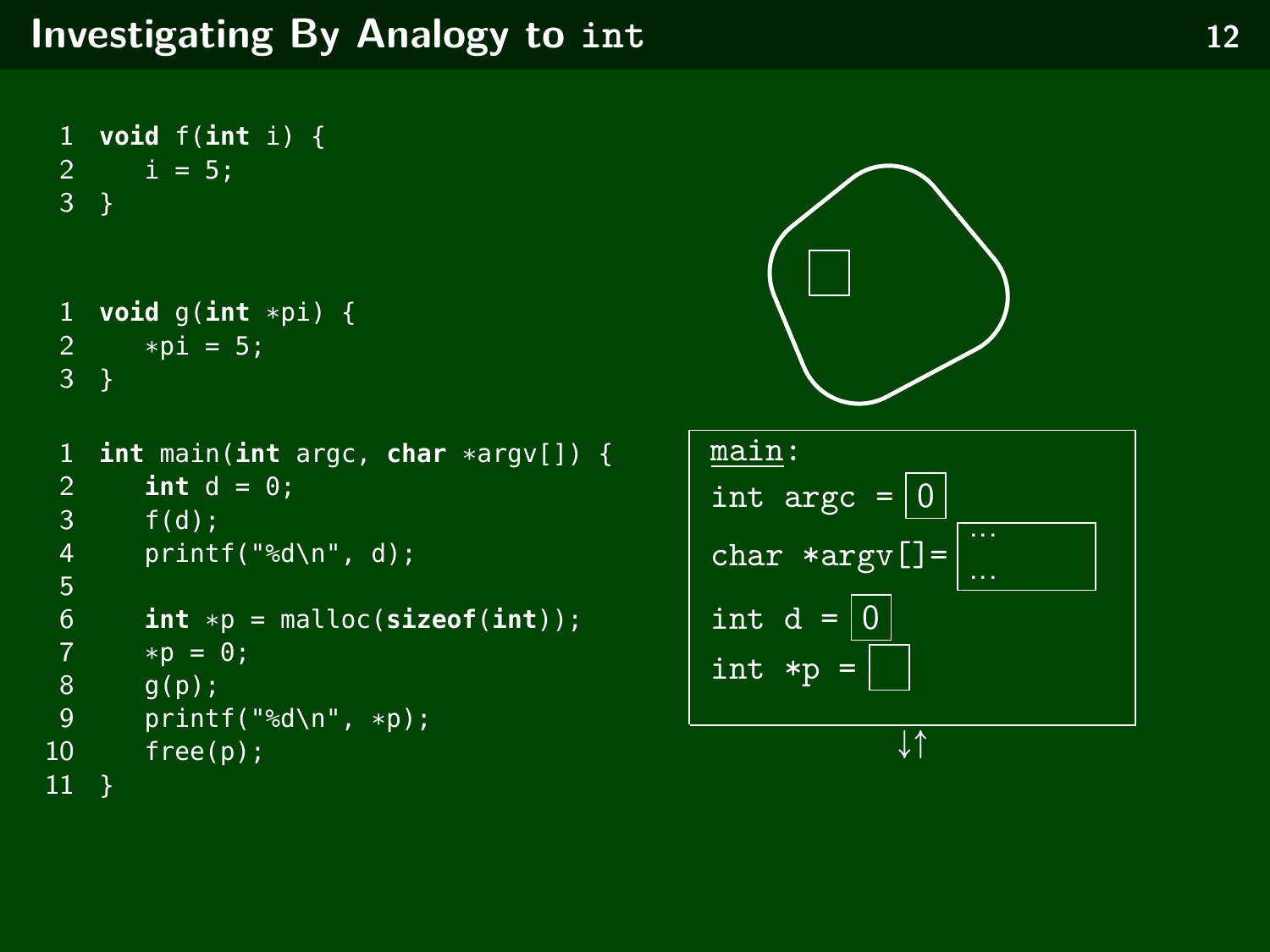```
1 void f(int i) {
 2 i = 5;3 }
 1 void g(int *pi) {
 2 *pi = 5;<br>3 }
    3 }
 1 int main(int argc, char *argv[]) {<br>2 int d = 0:
         int d = 0;
 3 f(d);
         print(f("d\nu", d);5
 6 int *p = \text{malloc}(\text{sizeof}(\text{int})));<br>7 *p = 0;
 7 *p = 0;<br>8 q(p);\begin{array}{cc} 8 & g(p); \\ 9 & n \end{array}9 printf("%d\n", *p);<br>10 free(p);
         free(p);11 }
```
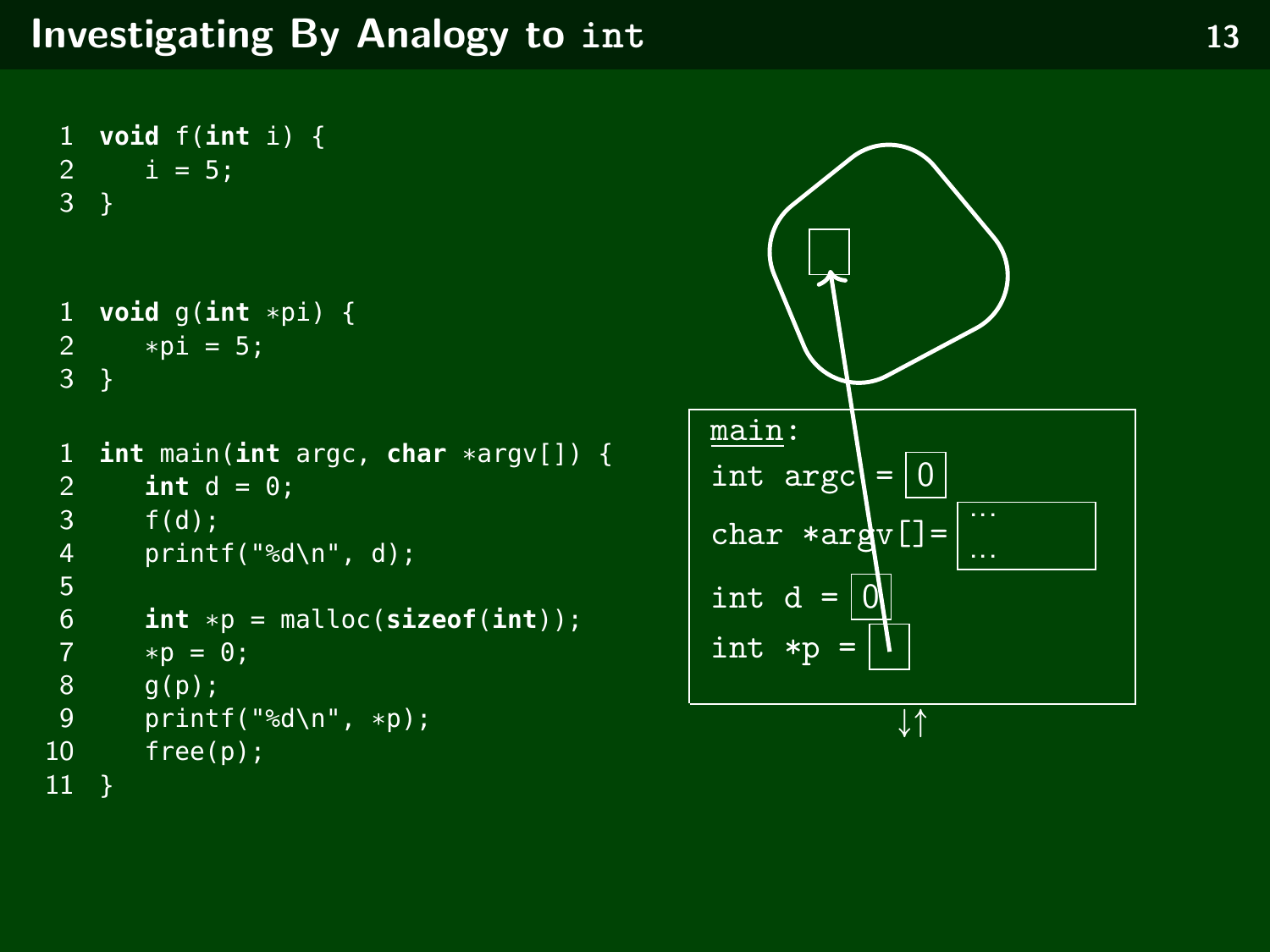```
1 void f(int i) {
 2 i = 5;3 }
 1 void g(int *pi) {
 2 *pi = 5;<br>3 }
    3 }
 1 int main(int argc, char *argv[]) {<br>2 int d = 0:
         int d = 0;
 3 f(d);
         print(f("d\nu", d);5
 6 int *p = \text{malloc}(\text{sizeof}(\text{int})));<br>7 *p = 0;
 7 *p = 0;<br>8 q(p);\begin{array}{cc} 8 & g(p); \\ 9 & n \end{array}9 printf("%d\n", *p);<br>10 free(p);
         free(p);11 }
```
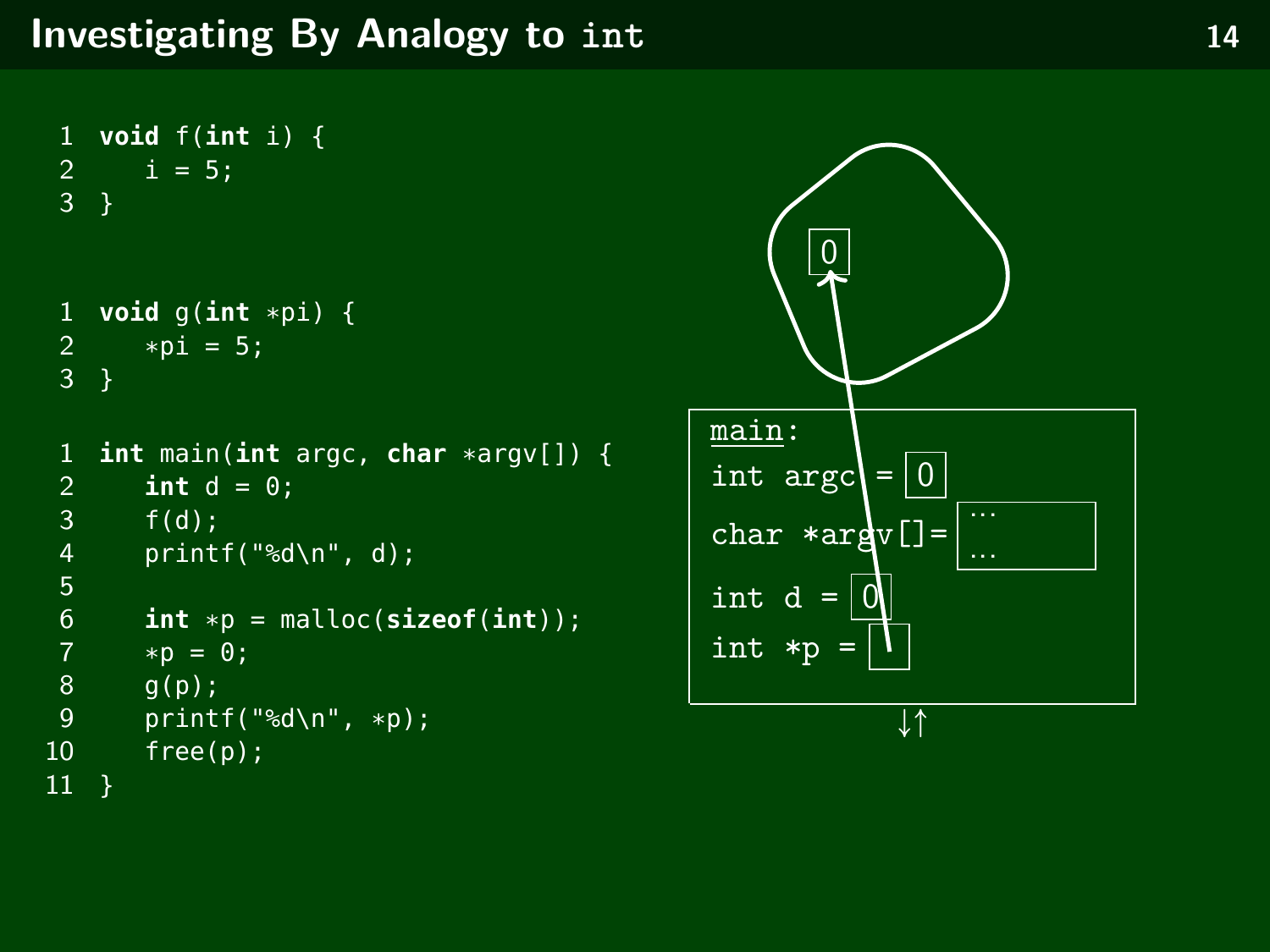```
1 void f(int i) {
2 i = 5;3\overline{)}1 void g(int *pi) {
        *pi = 5;3 }
1 int main(int argc, char *argv[]) {
 2 int d = 0;<br>3 f(d):
        f(d);
4 printf("%d\n", d);
5
6 int *p = \text{malloc}(\text{sizeof}(\text{int}));<br>
7 \qquad*p = 0;7 * p = 0;<br>8 g(p);8 g(p);
9 printf("%d\n", *p);<br>10 free(p):
        free(p);11 }
```
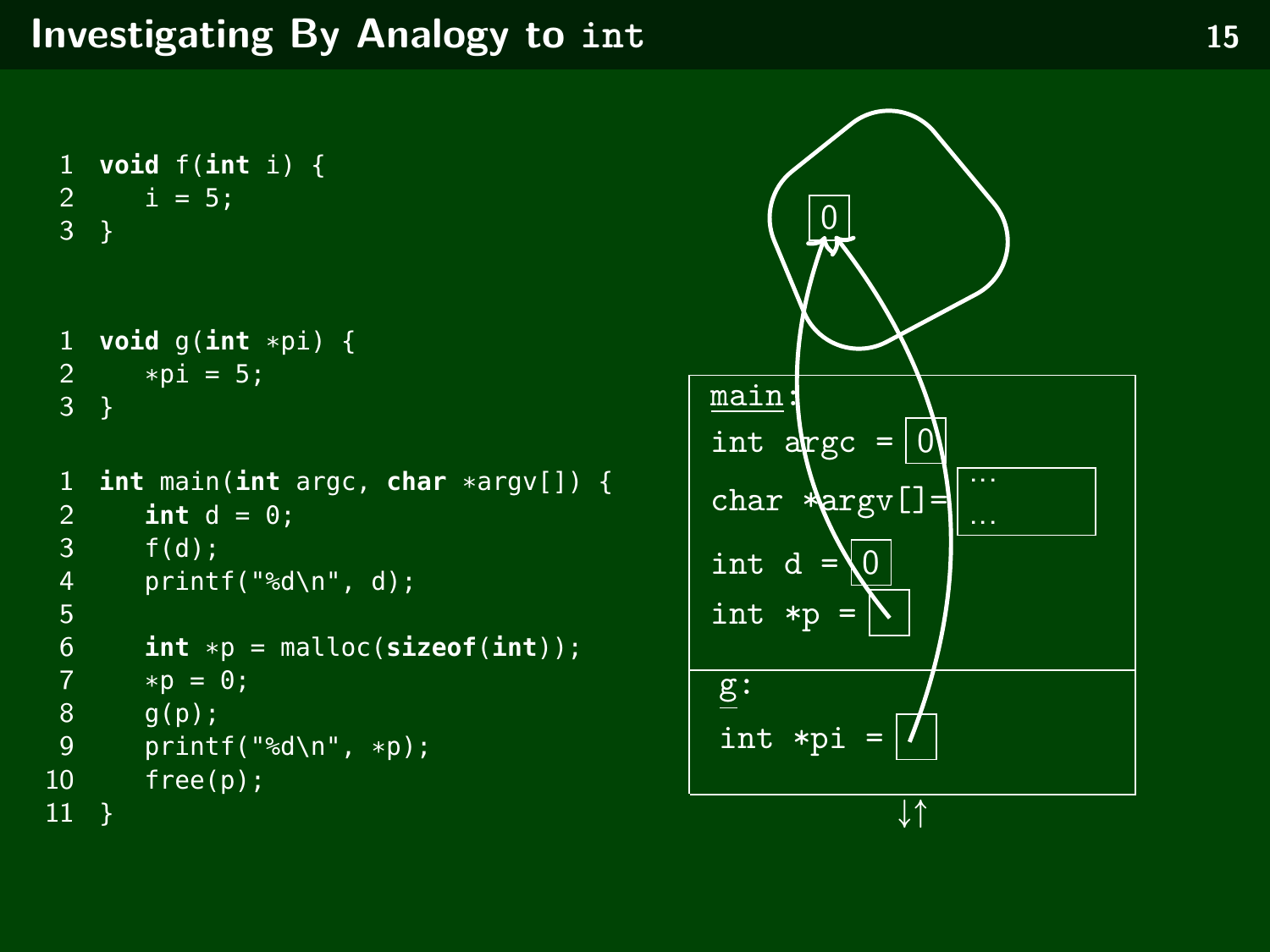```
1 void f(int i) {
2 i = 5;3\overline{)}1 void g(int *pi) {
        *pi = 5;3 }
1 int main(int argc, char *argv[]) {
 2 int d = 0;<br>3 f(d):
        f(d);
4 printf("%d\n", d);
5
6 int *p = \text{malloc}(\text{sizeof}(\text{int}));<br>
7 \qquad*p = 0;7 * p = 0;<br>8 g(p);8 g(p);
9 printf("%d\n", *p);<br>10 free(p):
        free(p);11 }
```
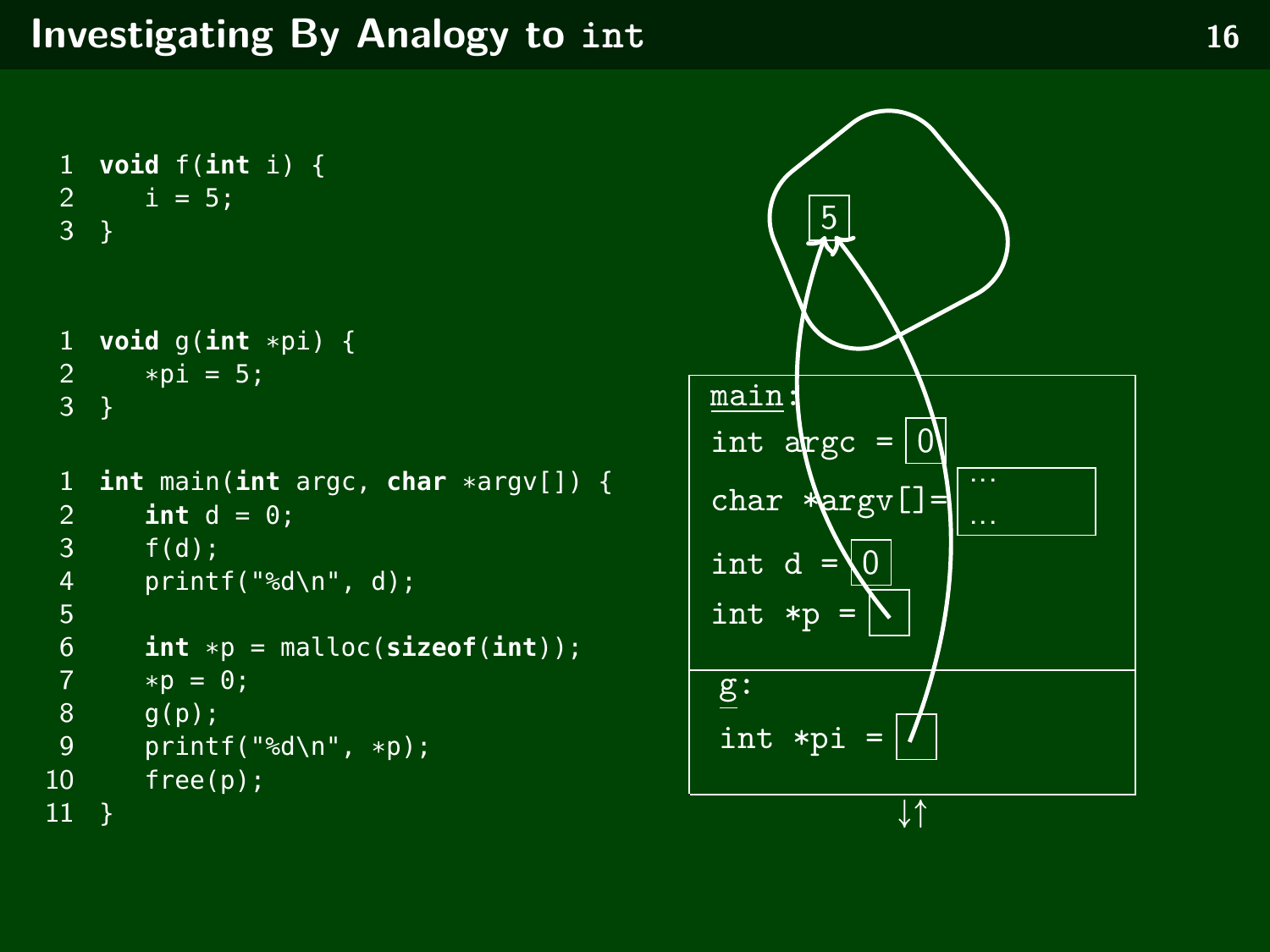```
1 void f(int i) {
 2 i = 5;3 }
 1 void g(int *pi) {
 2 *pi = 5;<br>3 }
    3 }
 1 int main(int argc, char *argv[]) {<br>2 int d = 0:
         int d = 0;
 3 f(d);
         print(f("d\nu", d);5
 6 int *p = \text{malloc}(\text{sizeof}(\text{int})));<br>7 *p = 0;
 7 *p = 0;<br>8 q(p);\begin{array}{cc} 8 & g(p); \\ 9 & n \end{array}9 printf("%d\n", *p);<br>10 free(p);
         free(p);11 }
```
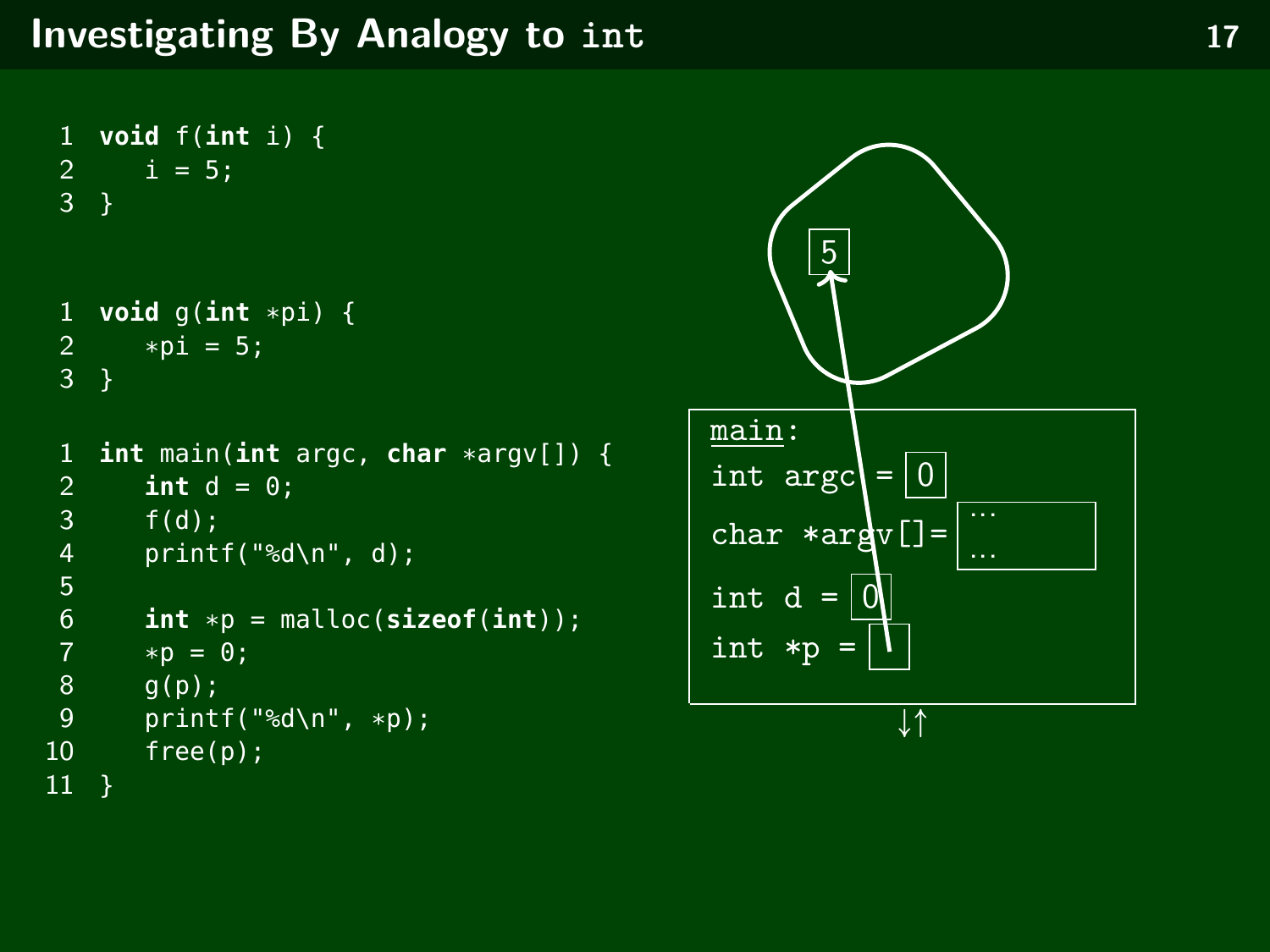```
1 void f(int i) {
 2 i = 5;3 }
 1 void g(int *pi) {
 2 *pi = 5;<br>3 }
    3 }
 1 int main(int argc, char *argv[]) {<br>2 int d = 0:
         int d = 0;
 3 f(d);
         print(f("d\nu", d);5
 6 int *p = \text{malloc}(\text{sizeof}(\text{int})));<br>7 *p = 0;
 7 *p = 0;<br>8 q(p);\begin{array}{cc} 8 & g(p); \\ 9 & n \end{array}9 printf("%d\n", *p);<br>10 free(p);
         free(p);11 }
```
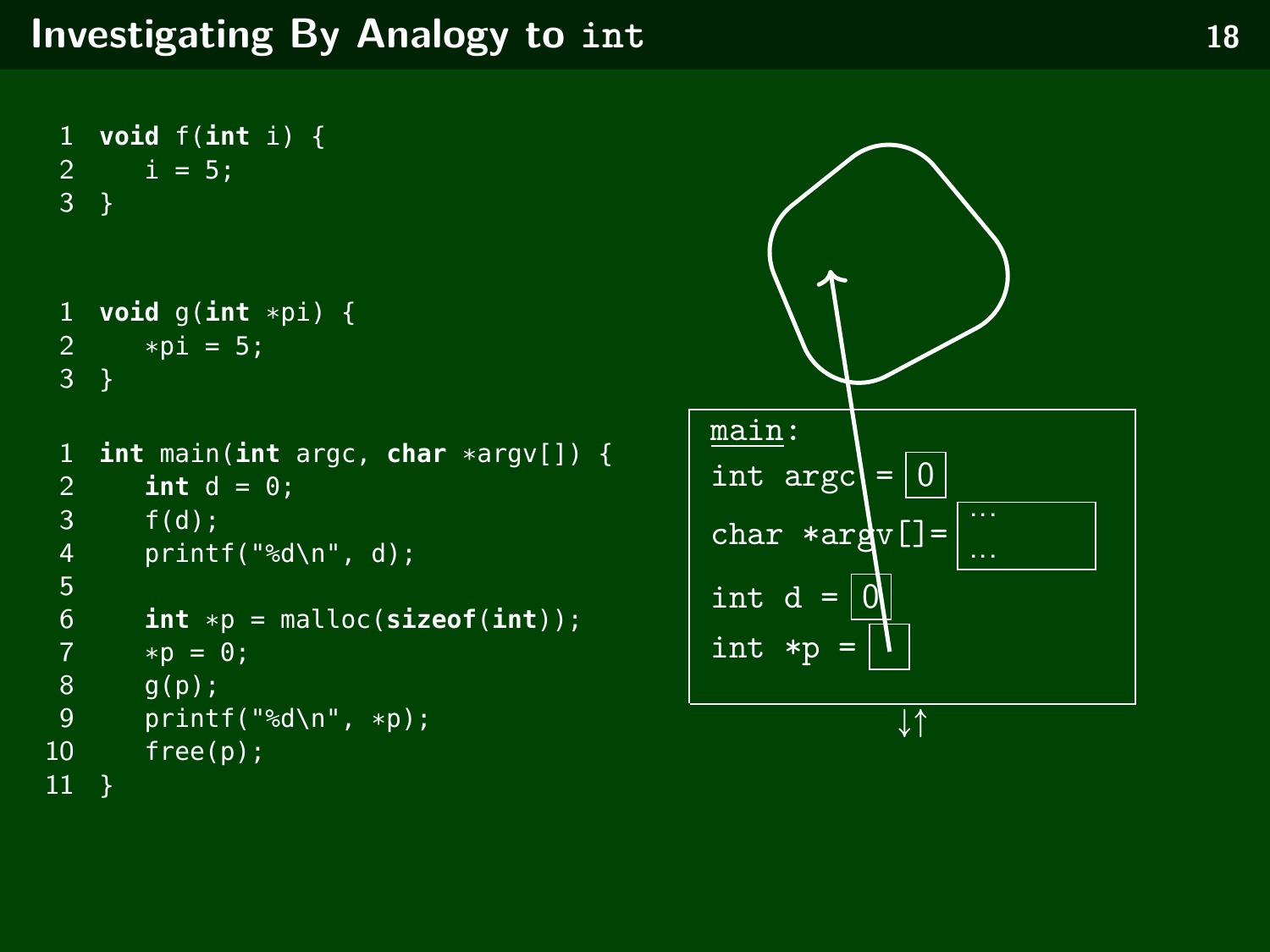#### **Star vs. No Star 19**

```
pixel_t in C
```

```
1 typedef struct pixel {<br>2 uint8_t red;<br>3 uint8_t green;
           uint8_t red;
 3 uint8_t green;<br>4 uint8_t blue;
           uint8_t blue;
      5 } pixel_t;
  6
  7
8 void pixel_zero_red(pixel_t *p) {<br>9 p\rightarrow red = 0:
           p \rightarrow red = 0;10
```

```
So, what does this do?
1 void pixel_zero_without_star(pixel_t p) {
      p.read = 0;\frac{2}{3}
```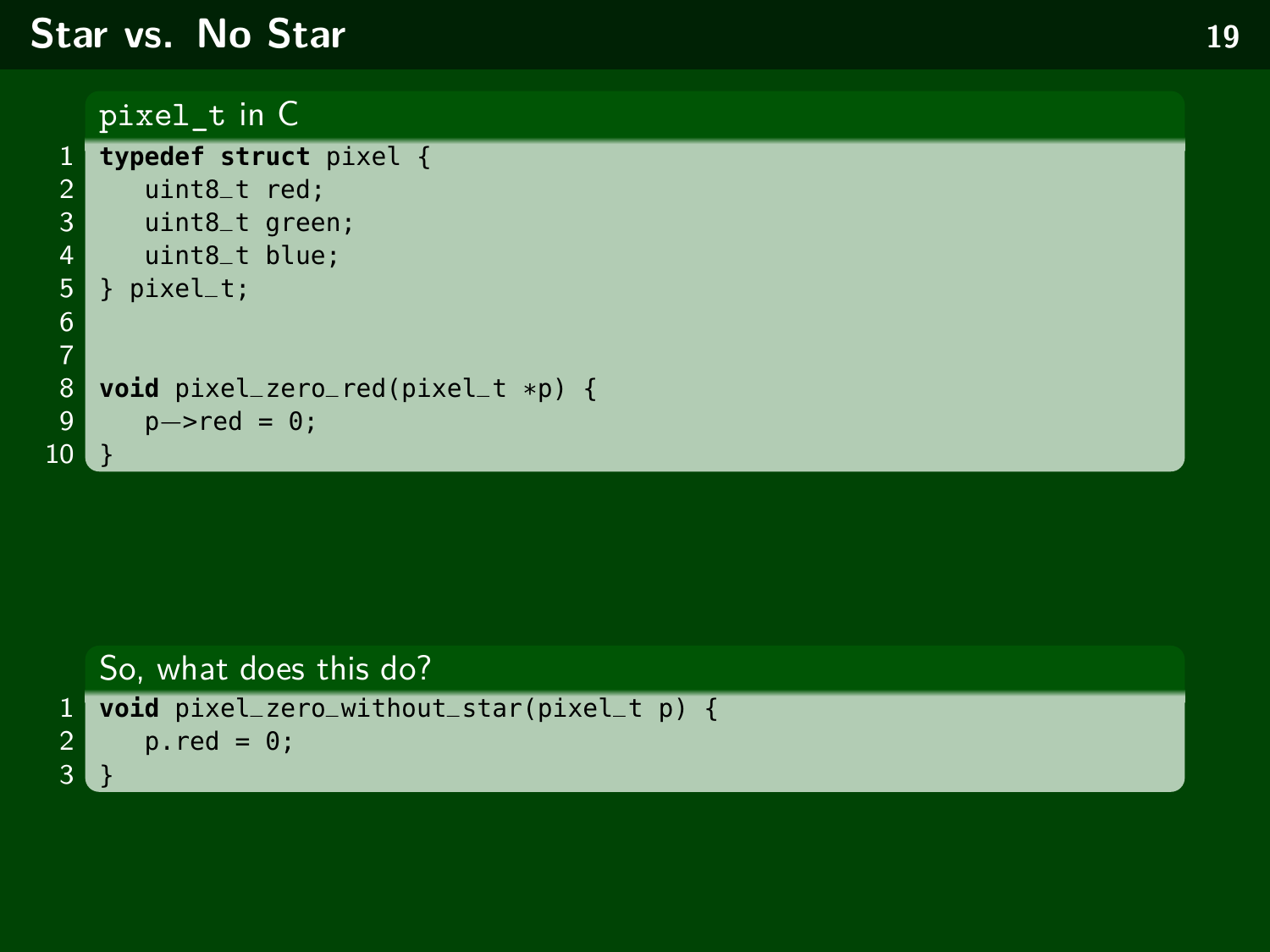#### **Allocating on the Stack 20**

```
1 // Initializes pixel on the stack 2 pixel_t p; 3 p.read = 0;4 p.green = 255; 5 p.blue = 0;<br>6
7 // Shorthand for initializing pixel on the stack
8 pixel_t p2 = \{9 .red = 0,
10 .green = 255,
11 .blue = 012 };
```